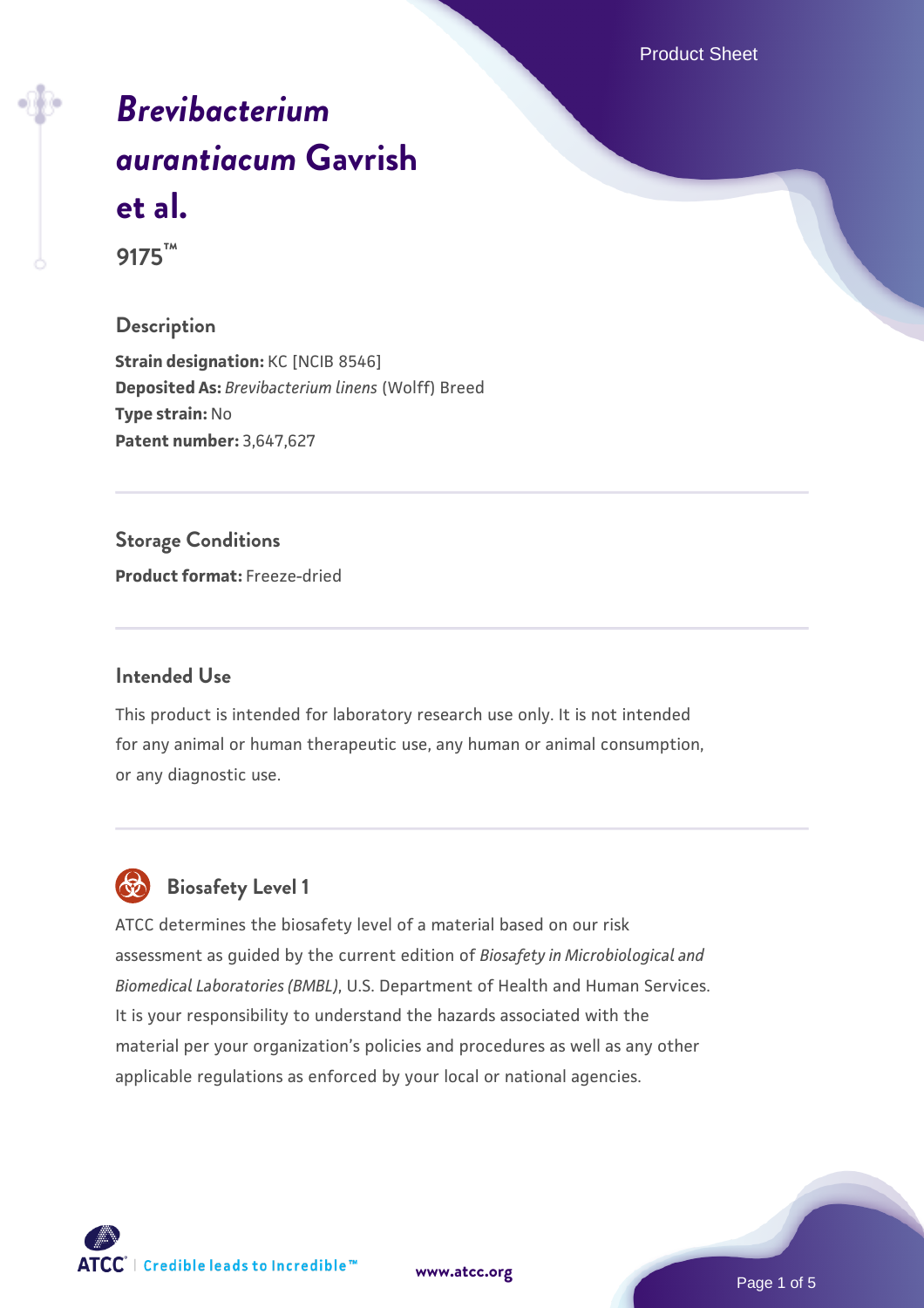ATCC highly recommends that appropriate personal protective equipment is always used when handling vials. For cultures that require storage in liquid nitrogen, it is important to note that some vials may leak when submersed in liquid nitrogen and will slowly fill with liquid nitrogen. Upon thawing, the conversion of the liquid nitrogen back to its gas phase may result in the vial exploding or blowing off its cap with dangerous force creating flying debris. Unless necessary, ATCC recommends that these cultures be stored in the vapor phase of liquid nitrogen rather than submersed in liquid nitrogen.

#### **Certificate of Analysis**

For batch-specific test results, refer to the applicable certificate of analysis that can be found at www.atcc.org.

#### **Growth Conditions**

**Medium:**  [ATCC Medium 3: Nutrient agar or nutrient broth](https://www.atcc.org/-/media/product-assets/documents/microbial-media-formulations/3/atcc-medium-3.pdf?rev=7510837507e64d849c62a46b5b2197a1) **Temperature:** 30°C

#### **Handling Procedures**

1. Open vial according to enclosed instructions.

**2. Using a single tube of #3 broth (5 to 6 ml), withdraw approximately 0.5 to 1.0 ml with a Pasteur or 1.0 ml pipette. Rehydrate the entire pellet.**

**3. Aseptically transfer this aliquot back into the broth tube. Mix well.**

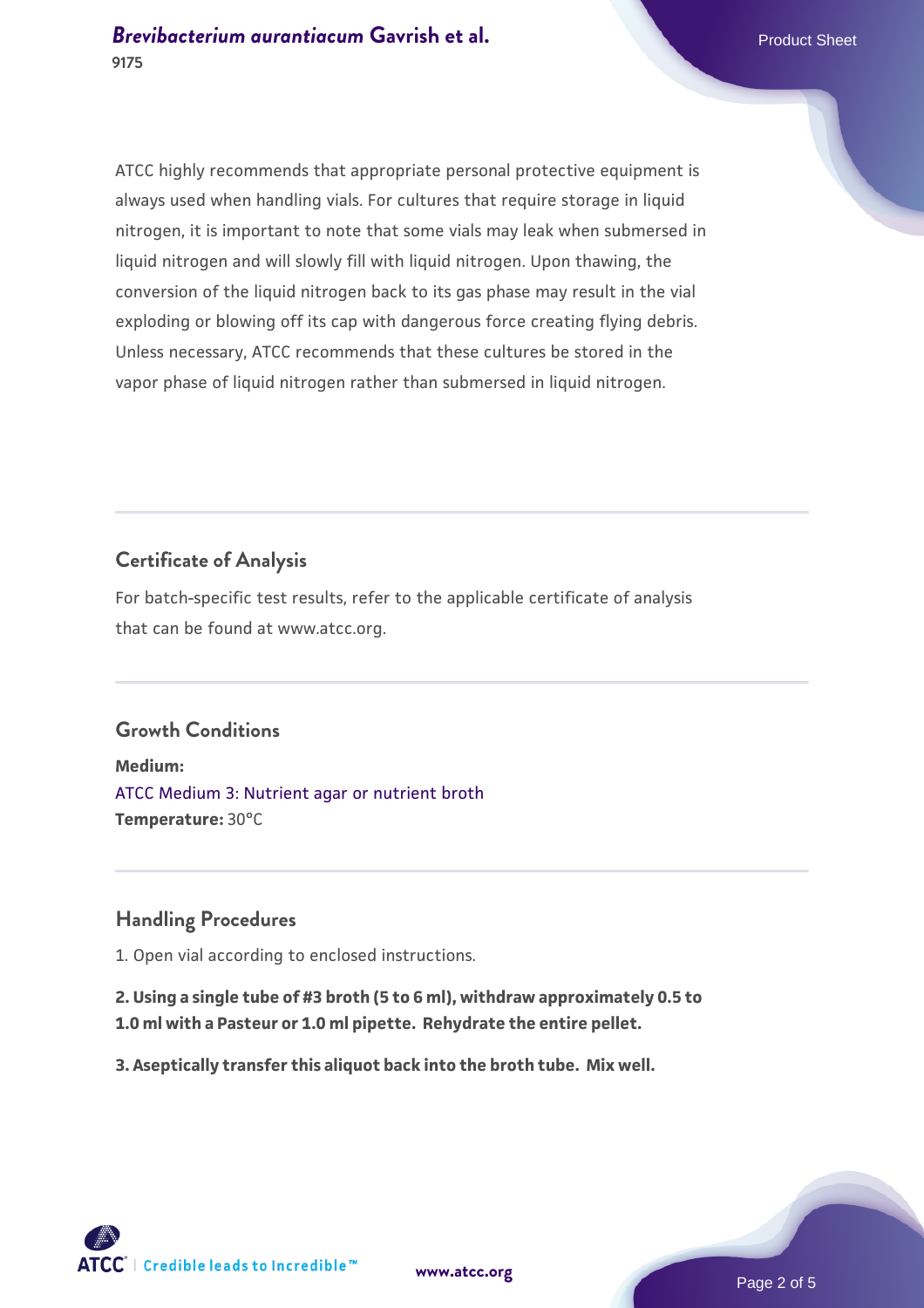**[Brevibacterium aurantiacum](https://www.atcc.org/products/9175) [Gavrish et al.](https://www.atcc.org/products/9175)** Product Sheet **9175**

**4. Use several drops of the suspension to inoculate a #3 agar slant and/or plate.**

5. Incubate the tubes and plate at 30°C for one week.

#### **Notes**

Colonies on #3 agar are small, opaque, entire, glistening, circular, smooth, and dark yellow in color.

 Additional information on this culture is available on the ATCC web site at www.atcc.org.

#### **Material Citation**

If use of this material results in a scientific publication, please cite the material in the following manner: *Brevibacterium aurantiacum* Gavrish et al. (ATCC 9175)

#### **References**

References and other information relating to this material are available at www.atcc.org.

#### **Warranty**

The product is provided 'AS IS' and the viability of ATCC® products is warranted for 30 days from the date of shipment, provided that the customer has stored and handled the product according to the information included on the product information sheet, website, and Certificate of Analysis. For living cultures, ATCC lists the media formulation and reagents



**[www.atcc.org](http://www.atcc.org)**

Page 3 of 5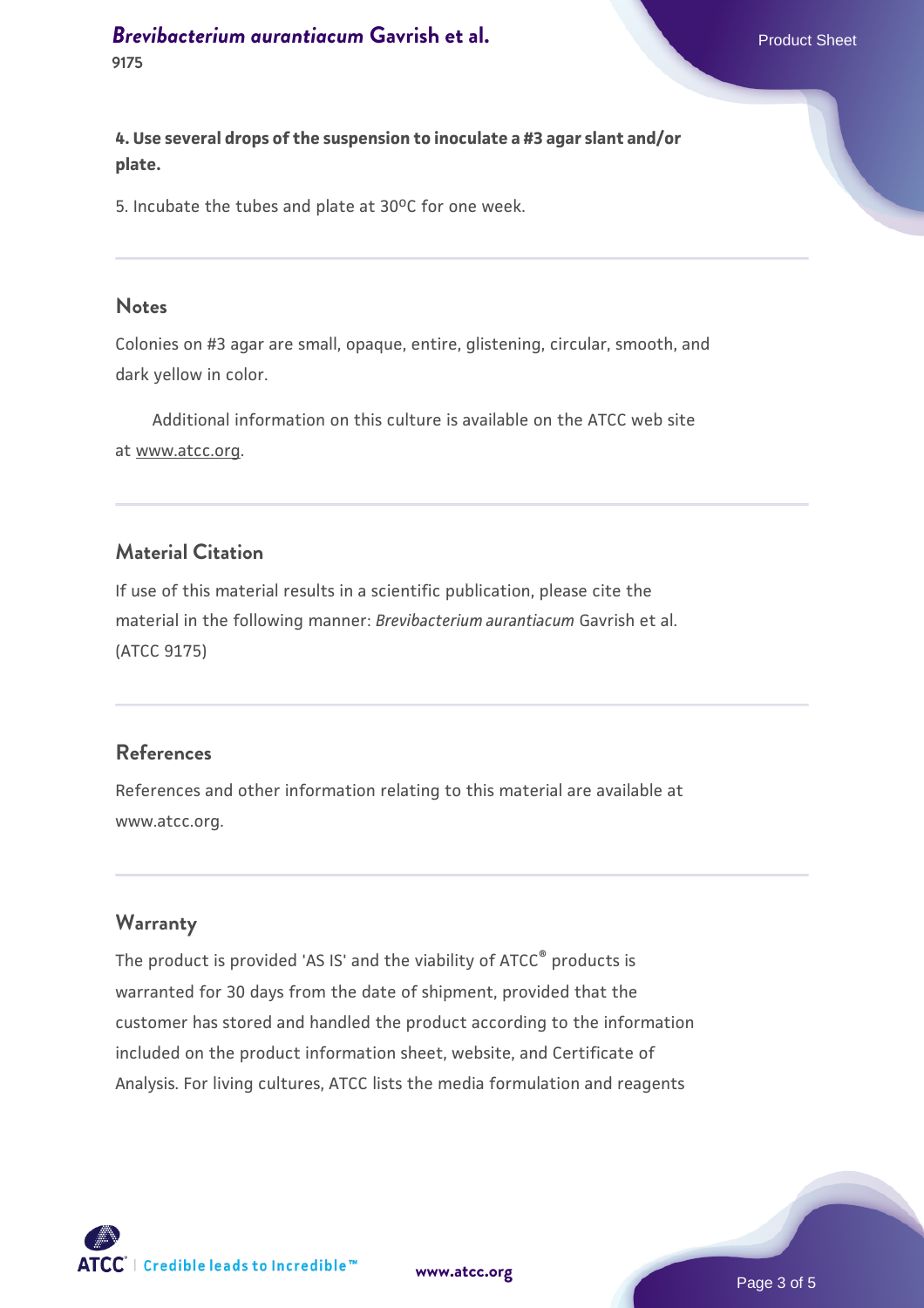### **[Brevibacterium aurantiacum](https://www.atcc.org/products/9175) [Gavrish et al.](https://www.atcc.org/products/9175)** Product Sheet **9175**

that have been found to be effective for the product. While other unspecified media and reagents may also produce satisfactory results, a change in the ATCC and/or depositor-recommended protocols may affect the recovery, growth, and/or function of the product. If an alternative medium formulation or reagent is used, the ATCC warranty for viability is no longer valid. Except as expressly set forth herein, no other warranties of any kind are provided, express or implied, including, but not limited to, any implied warranties of merchantability, fitness for a particular purpose, manufacture according to cGMP standards, typicality, safety, accuracy, and/or noninfringement.

#### **Disclaimers**

This product is intended for laboratory research use only. It is not intended for any animal or human therapeutic use, any human or animal consumption, or any diagnostic use. Any proposed commercial use is prohibited without a license from ATCC.

While ATCC uses reasonable efforts to include accurate and up-to-date information on this product sheet, ATCC makes no warranties or representations as to its accuracy. Citations from scientific literature and patents are provided for informational purposes only. ATCC does not warrant that such information has been confirmed to be accurate or complete and the customer bears the sole responsibility of confirming the accuracy and completeness of any such information.

This product is sent on the condition that the customer is responsible for and assumes all risk and responsibility in connection with the receipt, handling, storage, disposal, and use of the ATCC product including without limitation taking all appropriate safety and handling precautions to minimize health or environmental risk. As a condition of receiving the material, the customer agrees that any activity undertaken with the ATCC product and any progeny or modifications will be conducted in compliance with all applicable laws, regulations, and guidelines. This product is provided 'AS IS' with no representations or warranties whatsoever except as expressly set forth



**[www.atcc.org](http://www.atcc.org)**

Page 4 of 5